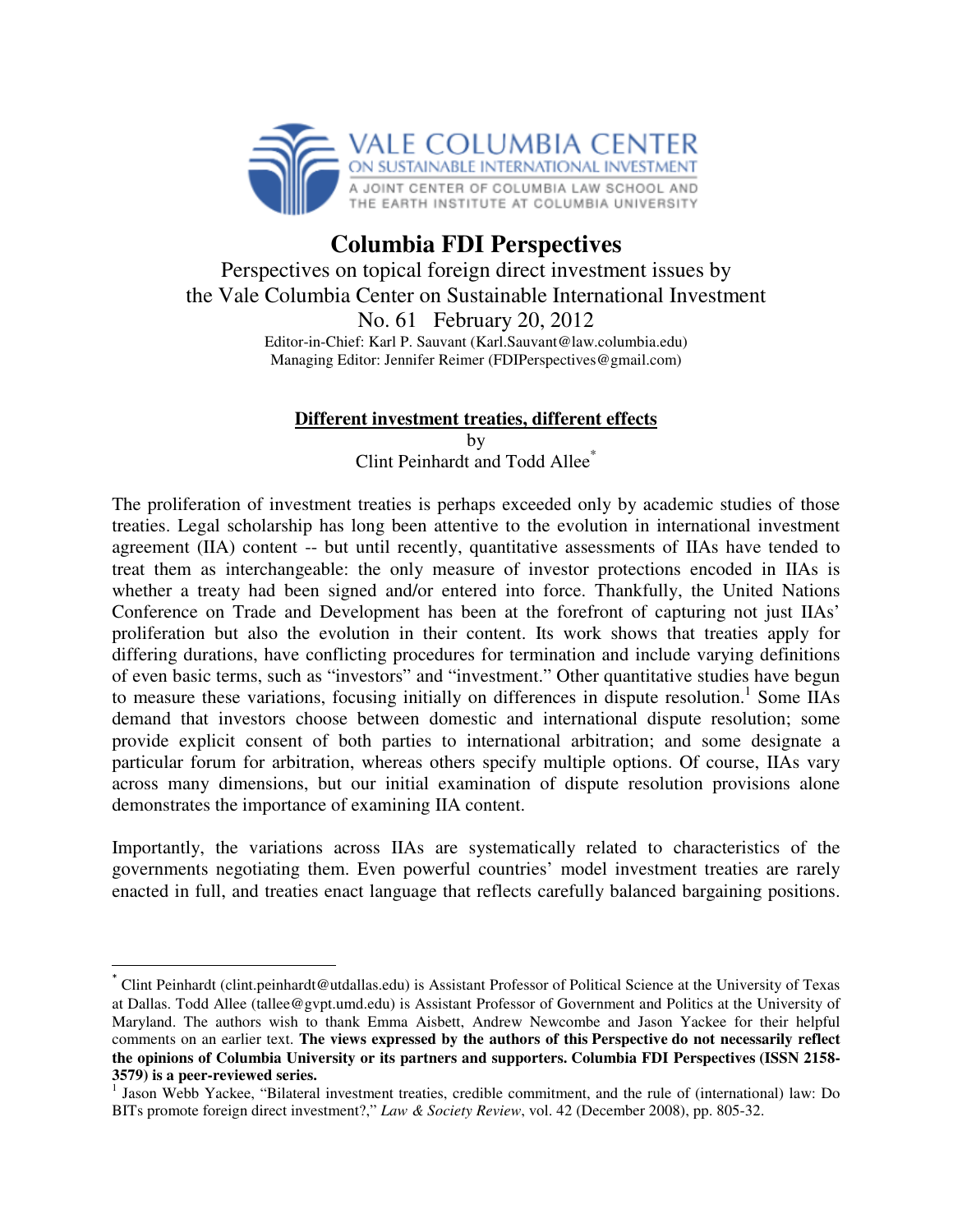For example, treaties between countries with great power disparities provide stronger international arbitration provisions; treaties between relative equals tend to be less stringent.<sup>2</sup>

Most published quantitative studies find a correlation between IIAs and foreign direct investment (FDI) -- but, increasingly, this relationship appears more complex than the simple "IIAs increase FDI" story. The earliest studies found little evidence of this story, but in recent years a number of studies have found correlations between the number of IIAs a country signs and its inward FDI. Other research finds that IIAs and FDI between signatories move together as well. Both approaches have elicited criticism on methodological grounds, since previous FDI can influence which countries get  $IIAs.<sup>3</sup>$  Also, the FDI effects of IIAs depend on compliance: states that sign IIAs but appear more often (or lose) in international arbitration will not gain new FDI, and in fact may jeopardize the investment stocks they already possess.<sup>4</sup>

New research on IIAs simultaneously examines how the characteristics of their individual state parties, the relationship between those parties, and treaty content affect investment. IIAs do appear to have differing effects on FDI due to their varying levels of investor protection.<sup>5</sup> After taking into account which states sign stronger treaties, the specific language in dispute resolution clauses can impact FDI; for example, treaties that omit any reference to local dispute resolution options appear more likely to increase FDI between the signatories.

For policymakers, this implies that not all countries are likely to gain FDI as a result of IIAs. Only countries on the cusp of establishing good investment climates may benefit, for example by signing more comprehensive investment treaties than their peers. Countries already unattractive to foreign investors are unlikely to become more so as a result of a typical IIA. Likewise, those already viewed as safe investment hosts may only stand to lose ground if they sign weak treaties. Overall, the actual investment effects of investment treaties depend greatly on context. Lastly, our findings do not imply that investors pay great attention to all treaties; instead, where BITs contribute especially critical information, such as in newly independent countries, treaties that commit states more credibly to investor protections can attract FDI.<sup>6</sup>

*The material in this Perspective may be reprinted if accompanied by the following acknowledgment: "Clint Peinhardt and Todd Allee, 'Different investment treaties, different effects,' Columbia FDI Perspectives, No. 61, February 20, 2012. Reprinted with permission from the Vale Columbia Center on Sustainable International Investment (www.vcc.columbia.edu)." A copy should kindly be sent to the Vale Columbia Center at vcc@law.columbia.edu.* 

l

<sup>&</sup>lt;sup>2</sup> See, Todd Allee and Clint Peinhardt, "Delegating differences: Bilateral investment treaties and bargaining over dispute resolution provisions," *International Studies Quarterly*, vol. 54 (March 2010), pp. 1-26.

<sup>&</sup>lt;sup>3</sup> See, e.g., Emma Aisbett, "Bilateral investment treaties and foreign direct investment: Correlation versus causation," in Karl P. Sauvant and Lisa Sachs, eds., *The Effect of Treaties on Foreign Direct Investment* (New York: OUP, 2009), pp. 395-437.

<sup>&</sup>lt;sup>4</sup> Todd Allee and Clint Peinhardt, "Contingent credibility: The impact of investment treaty violations on foreign direct investment," *International Organization*, vol. 63 (July 2011), pp. 401-432.

<sup>&</sup>lt;sup>5</sup> Clint Peinhardt and Todd Allee, "Devil in the details? The investment effects of dispute settlement variation in BITs," in Karl P. Sauvant, ed., *Yearbook on International Investment Law and Policy* 2010-2011 (New York: OUP, forthcoming).

<sup>&</sup>lt;sup>6</sup> Axel Berger, Matthias Busse, Peter Nunnenkamp, and Martin Roy. 2011. "More stringent BITs, less ambiguous effects on FDI? Not a bit!" *Economics Letters*, vol. 112 (September 2011), pp. 270-72.